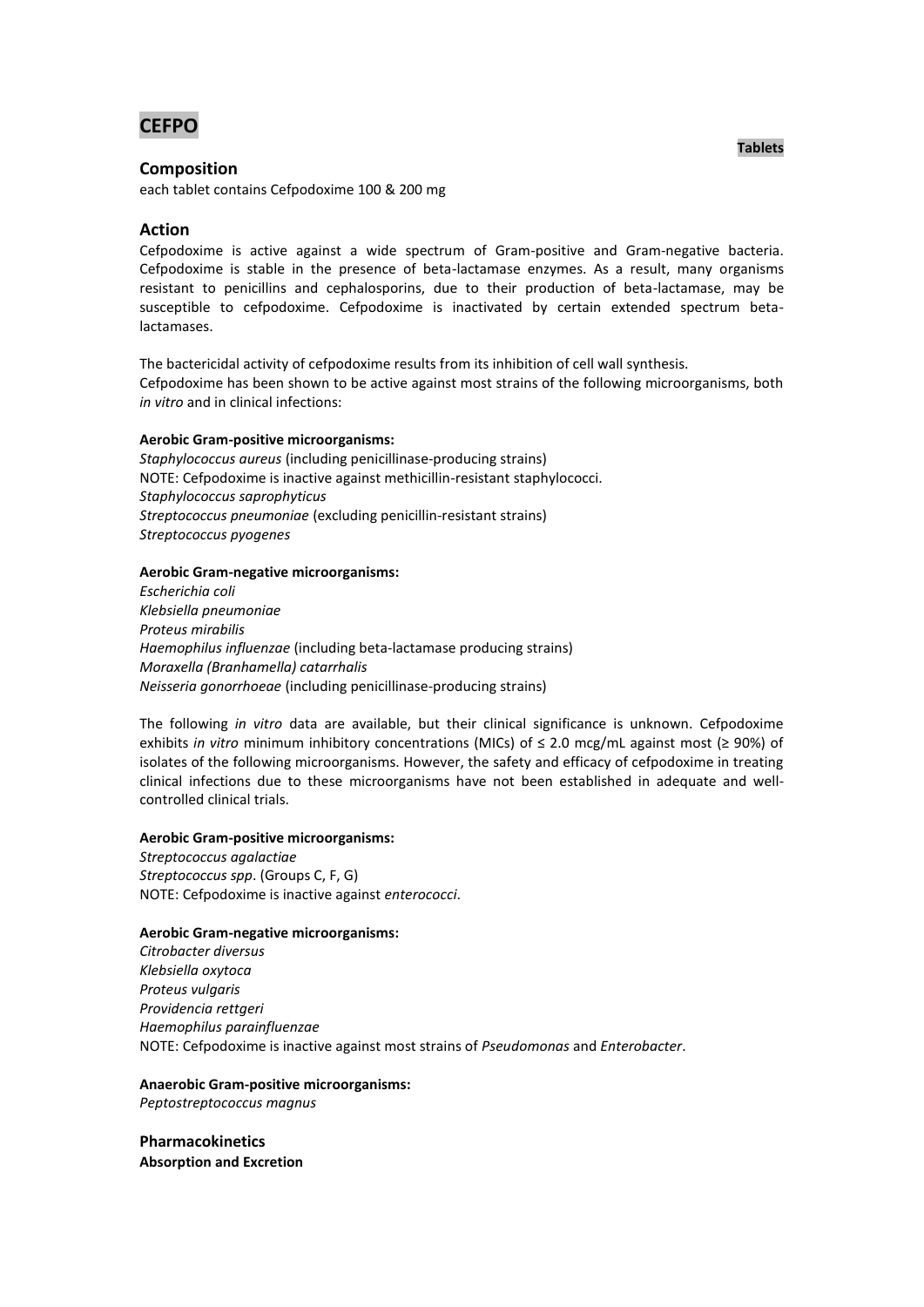Cefpodoxime proxetil is a prodrug that is absorbed from the gastrointestinal tract and de-esterified to its active metabolite, cefpodoxime. Following oral administration of 100 mg of cefpodoxime proxetil to fasting subjects, approximately 50% of the administered cefpodoxime dose was absorbed systemically. Over the recommended dosing range (100 to 400 mg), approximately 29 to 33% of the administered cefpodoxime dose was excreted unchanged in the urine in 12 hours. There is minimal metabolism of cefpodoxime *in vivo*.

## **Effects of Food**

The extent of absorption (mean AUC) and the mean peak plasma concentration increased when filmcoated tablets were administered with food. Following a 200 mg tablet dose taken with food, the AUC was 21 to 33% higher than under fasting conditions, and the peak plasma concentration averaged 3.1 mcg/mL in fed subjects versus 2.6 mcg/mL in fasted subjects. Time to peak concentration was not significantly different between fed and fasted subjects.

When a 200 mg dose of the suspension was taken with food, the extent of absorption (mean AUC) and mean peak plasma concentration in fed subjects were not significantly different from fasted subjects, but the rate of absorption was slower with food (48% increase in Tmax).

## **Distribution**

Protein binding of cefpodoxime ranges from 22 to 33% in serum and from 21 to 29% in plasma.

#### *Skin Blister*

Following multiple-dose administration every 12 hours for 5 days of 200 mg or 400 mg cefpodoxime proxetil, the mean maximum cefpodoxime concentration in skin blister fluid averaged 1.6 and 2.8 mcg/mL, respectively. Skin blister fluid cefpodoxime levels at 12 hours after dosing averaged 0.2 and 0.4 mcg/mL for the 200 mg and 400 mg multiple-dose regimens, respectively.

#### *Tonsil Tissue*

Following a single, oral 100 mg cefpodoxime proxetil film-coated tablet, the mean maximum cefpodoxime concentration in tonsil tissue averaged  $0.24 \text{ mcg/g}$  at 4 hours post-dosing and 0.09 mcg/g at 7 hours post-dosing. Equilibrium was achieved between plasma and tonsil tissue within 4 hours of dosing. No detection of cefpodoxime in tonsillar tissue was reported 12 hours after dosing. These results demonstrated that concentrations of cefpodoxime exceeded the MIC<sup>90</sup> of *S. pyogene*s for at least 7 hours after dosing of 100 mg of cefpodoxime proxetil.

#### *Lung Tissue*

Following a single, oral 200 mg cefpodoxime proxetil film-coated tablet, the mean maximum cefpodoxime concentration in lung tissue averaged 0.63 mcg/g at 3 hours post-dosing, 0.52 mcg/g at 6 hours post-dosing, and 0.19 mcg/g at 12 hours post-dosing. The results of this study indicated that cefpodoxime penetrated into lung tissue and produced sustained drug concentrations for at least 12 hours after dosing at levels that exceeded the MIC<sub>90</sub> for S. pneumoniae and H. influenzae.

#### *CSF*

Adequate data on CSF levels of cefpodoxime are not available.

# **Effects of Decreased Renal Function**

Elimination of cefpodoxime is reduced in patients with moderate to severe renal impairment (< 50 mL/min creatinine clearance). In subjects with mild impairment of renal function (50 to 80 mL/min creatinine clearance), the average plasma half-life of cefpodoxime was 3.5 hours. In subjects with moderate (30 to 49 mL/min creatinine clearance) or severe renal impairment (5 to 29 mL/min creatinine clearance), the half-life increased to 5.9 and 9.8 hours, respectively. Approximately 23% of the administered dose was cleared from the body during a standard 3-hour hemodialysis procedure.

# **Effect of Hepatic Impairment (cirrhosis)**

Absorption was somewhat diminished and elimination unchanged in patients with cirrhosis. The mean cefpodoxime T<sup>½</sup> and renal clearance in cirrhotic patients were similar to those derived in studies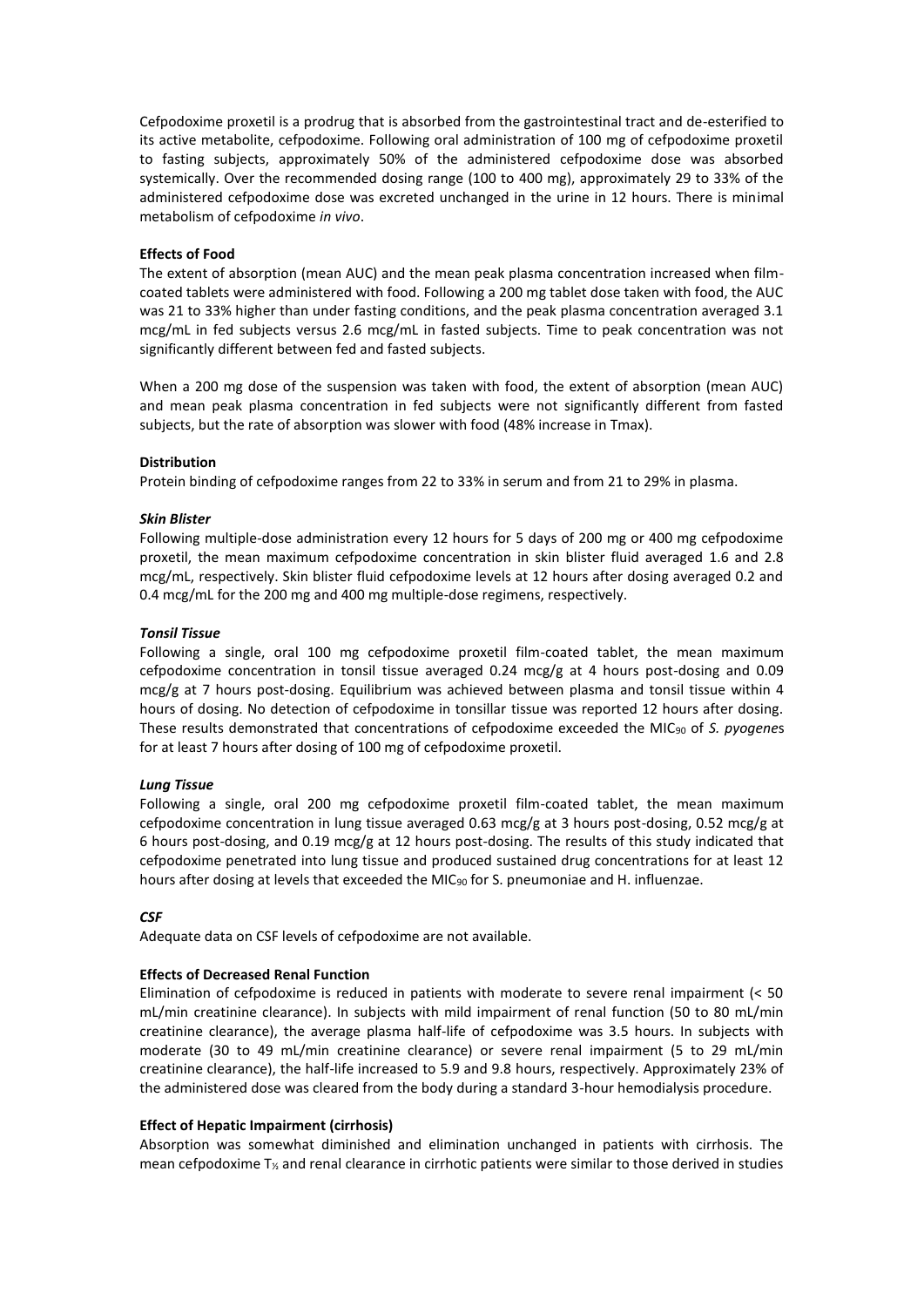of healthy subjects. Ascites did not appear to affect values in cirrhotic subjects. No dosage adjustment is recommended in this patient population.

### **Pharmacokinetics in Elderly Subjects**

Elderly subjects do not require dosage adjustments unless they have diminished renal function. In healthy geriatric subjects, cefpodoxime half-life in plasma averaged 4.2 hours (vs 3.3 in younger subjects) and urinary recovery averaged 21% after a 400 mg dose was administered every 12 hours. Other pharmacokinetic parameters (Cmax, AUC, and Tmax) were unchanged relative to those observed in healthy young subjects.

#### **Indications**

CEFPO is indicated for the treatment of patients with mild to moderate infections caused by susceptible strains of the designated microorganisms in the conditions listed below.

**Recommended dosages, durations of therapy, and applicable patient populations vary among these infections. Acute otitis media** caused by *Streptococcus pneumoniae* (excluding penicillin-resistant strains), *Streptococcus pyogenes*, *Haemophilus influenzae* (including beta-lactamase-producing strains), or *Moraxella* (Branhamella) *catarrhalis* (including beta-lactamase-producing strains).

**Pharyngitis and/or tonsillitis** caused by *Streptococcus pyogenes*.

**Community-acquired pneumonia** caused by *S. pneumoniae* or *H. Influenzae* (including betalactamase-producing strains).

**Acute bacterial exacerbation of chronic bronchitis** caused by *S. pneumoniae, H. influenzae* (non-betalactamase-producing strains only), or *M. catarrhalis*. Data are insufficient at this time to establish efficacy in patients with acute bacterial exacerbations of chronic bronchitis caused by beta-lactamaseproducing strains of *H. influenzae*.

**Acute, uncomplicated urethral and cervical gonorrhea** caused by *Neisseria gonorrhoeae* (including penicillinase-producing strains).

**Acute, uncomplicated ano-rectal infections in women** due to *Neisseria gonorrhoeae* (including penicillinase-producing strains).

**Uncomplicated skin and skin structure infections** caused by *Staphylococcus aureus* (including penicillinase-producing strains) or *Streptococcus pyogenes*. Abscesses should be surgically drained as clinically indicated.

**Acute maxillary sinusitis** caused by *Haemophilus influenzae* (including beta-lactamase-producing strains), *Streptococcus pneumoniae*, and *Moraxella catarrhalis*.

**Uncomplicated urinary tract infections (cystitis)** caused by *Escherichia coli*, *Klebsiella pneumoniae, Proteus mirdbilis*, or *Staphylococcus saprophyticus*.

## **Contraindications**

Cefpodoxime proxetil is contraindicated in patients with a known allergy to cefpodoxime or to the cephalosporin group of antibiotics.

# **Warnings & Precautions**

BEFORE THERAPY WITH CEFPODOXIME PROXETIL IS INSTITUTED, CAREFUL INQUIRY SHOULD BE MADE TO DETERMINE WHETHER THE PATIENT HAS HAD PREVIOUS HYPERSENSITIVITY REACTIONS TO CEFPODOXIME, OTHER CEPHALOSPORINS, PENICILLINS, OR OTHER DRUGS. IF CEFPODOXIME IS TO BE ADMINISTERED TO PENICILLIN SENSITIVE PATIENTS, CAUTION SHOULD BE EXERCISED BECAUSE CROSS HYPERSENSITIVITY AMONG BETA-LACTAM ANTIBIOTICS HAS BEEN CLEARLY DOCUMENTED AND MAY OCCUR IN UP TO 10% OF PATIENTS WITH A HISTORY OF PENICILLIN ALLERGY. IF AN ALLERGIC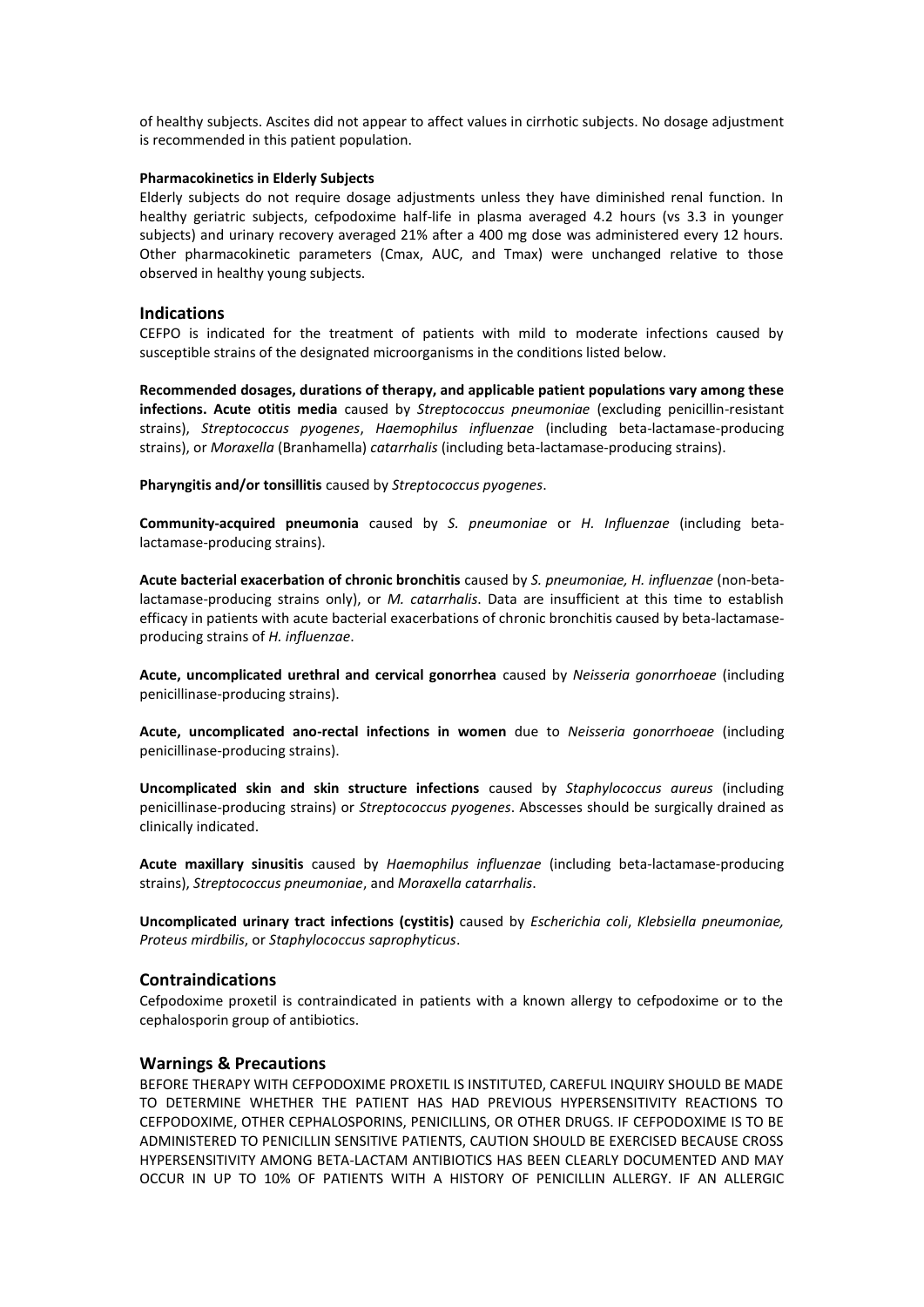REACTION TO CEFPODOXIME PROXETIL OCCURS, DISCONTINUE THE DRUG. SERIOUS ACUTE HYPERSENSITIVITY REACTIONS MAY REQUIRE TREATMENT WITH EPINEPHRINE AND OTHER EMERGENCY MEASURES, INCLUDING OXYGEN, INTRAVENOUS> FLUIDS, INTRAVENOUS ANTIHISTAMINE, AND AIRWAY MANAGEMENT, AS CLINICALLY I INDICATED.

*Clostridium difficile* associated diarrhea (CDAD) has been reported with use of nearly all antibacterial agents, including cefpodoxime proxetil, and may range in. severity from mild diarrhea to fatal colitis. Treatment with antibacterial agents alters the normal flora of the colon leading to overgrowth of *C. difficile*.

*C difficile* produces toxins A and B which contribute to the development of CDAD. Hypertoxin producing strains of *C. difficile* cause increased morbidity and mortality, as these infections can be refractory to antimicrobial therapy and may require colectomy. CDAD must be considered in all patients who present with diarrhea following antibiotic use. Careful medical history is necessary since CDAD has been reported to occur over two months after the administration of antibacterial agents.

If CDAD is suspected or confirmed, ongoing antibiotic use not directed against *C. difficile* may need to be discontinued. Appropriate fluid and electrolyte management. Protein supplementation, antibiotic treatment of *C. difficile*, and surgical evaluation should be instituted as clinically indicated.

A concerted effort to monitor for *C. difficile* in cefpodoxime-treated patients with diarrhea was undertaken because of an increased incidence of diarrhea associated with *C. difficile* in early trials in normal subjects. *C. difficile* organisms or toxin was reported in 10% of the cefpodoxime-treated adult patients with diarrhea; however, no specific diagnosis of pseudomembranous colitis was made in these patients.

In post-marketing experience outside the United States, reports of pseudomembranous colitis associated with the use of cefpodoxime proxetil have been received.

#### **General**

In patients with transient or persistent reduction in urinary output due to renal insufficiency, the total daily dose of cefpodoxime proxetil should be reduced because high and prolonged serum antibiotic concentrations can occur in such individuals following usual doses. Cefpodoxime, like other cephalosporins, should be administered with caution to patients receiving concurrent treatment with potent diuretics.

As with other antibiotics, prolonged use of cefpodoxime proxetil may result in overgrowth of nonsusceptible organisms. Repeated evaluation of the patient's condition is essential. If superinfection occurs during therapy, appropriate measures should be taken.

Prescribing cefpodoxime proxetil in the absence of a proven or strongly suspected bacterial infection or a prophylactic indication is unlikely to provide benefit to the patient and increases the risk of the development of drug-resistant bacteria.

#### **Pregnancy**

### *Pregnancy Category B*

Animal reproduction studies have failed to demonstrate a risk to the fetus and there are no adequate and well-controlled studies in pregnant women.

#### **Nursing Mothers**

Cefpodoxime is excreted in human milk. In a study of 3 lactating women, levels of cefpodoxime in human milk were 0%, 2% and 6% of concomitant serum levels at 4 hours following a 200 mg oral dose of cefpodoxime proxetil. At 6 hours post-dosing, levels were 0%, 9% and 16% of concomitant serum levels. Because of the potential for serious reactions in nursing infants, a decision should be made whether to discontinue nursing or to discontinue the drug, taking into account the importance of the drug to the mother.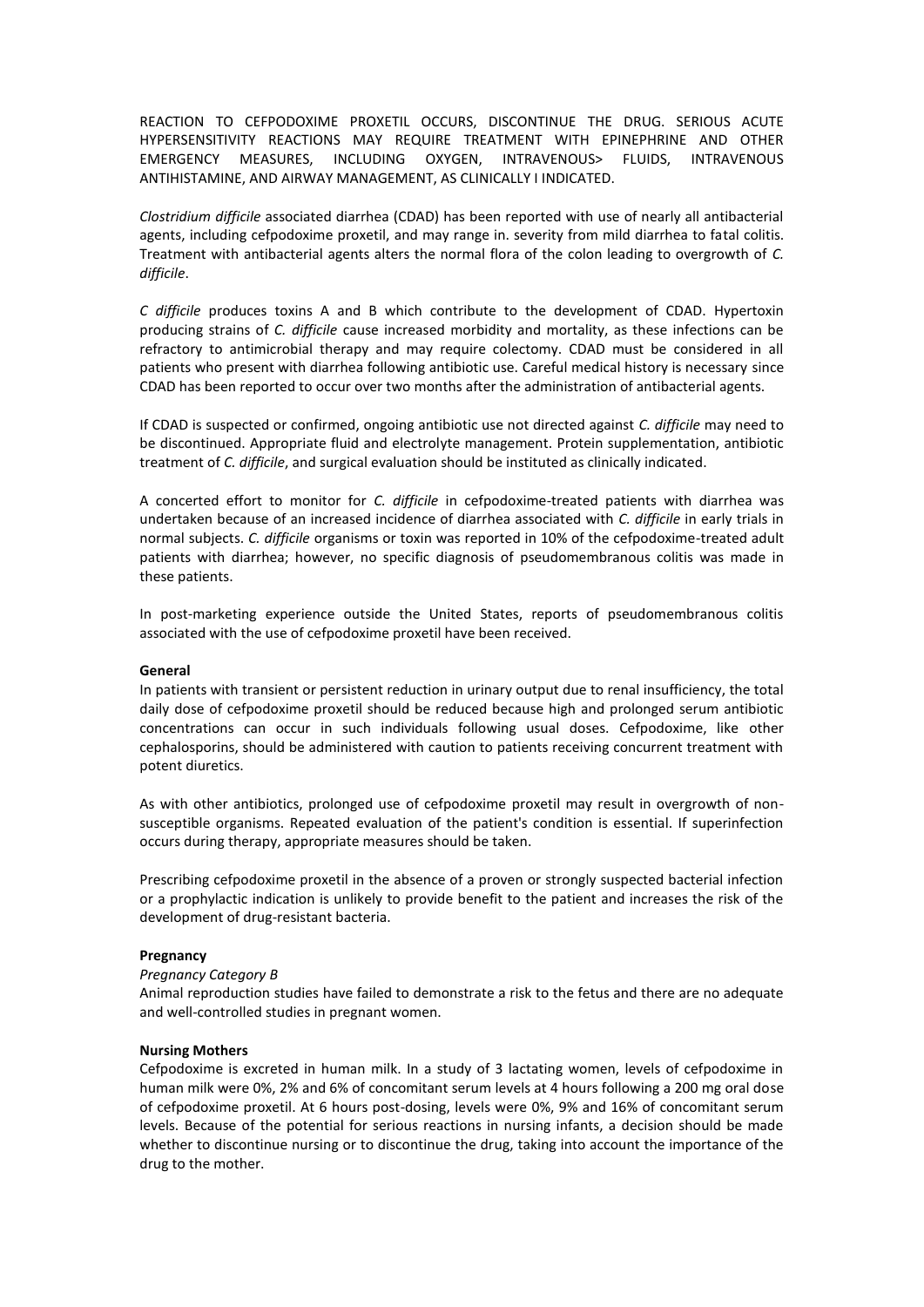#### **Pediatric Use**

Safety and efficacy in infants less than 2 months of age have not been established.

#### **Geriatric Use**

No overall differences in effectiveness or safety were observed between the elderly and younger patients. Other pharmacokinetic parameters were unchanged relative to those observed in healthy younger subjects.

Dose adjustment in elderly patients with normal renal function is not necessary

### **Adverse Reactions**

In clinical trials using multiple doses of cefpodoxime proxetil film-coated tablets, 4696 patients were treated with the recommended dosages of cefpodoxime (100 to 400 mg Q 12 hours). There were no deaths or permanent disabilities thought related to drug toxicity. Adverse events thought possibly or probably related to cefpodoxime in multiple-dose clinical trials (N=4696 cefpodoxime-treated patients) were:

# **Incidence Greater Than 1%:**

Diarrhea 7.0% Diarrhea or loose stools were dose-related: decreasing from 10.4% of patients receiving 800 mg per day to 5.7% for those receiving 200 mg per day. Of patients with diarrhea, 10%o had *C. difficile* organism or toxin in the stool.

| Nausea                           | 3.3% |
|----------------------------------|------|
| <b>Vaginal Fungal Infections</b> | 1.0% |
| <b>Vulvovaginal Infections</b>   | 1.3% |
| <b>Abdominal Pain</b>            | 1.2% |
| Headache                         | 1.0% |
|                                  |      |

#### **Incidence Less Than 1 %: By body system in decreasing order:**

**Body** - fungal infections, abdominal distention, malaise, fatigue, asthenia, fever, chest pain, back pain, chills, generalized pain, abnormal microbiological tests, moniliasis, abscess, allergic reaction, facial edema, bacterial infections, parasitic infections, localized edema, localized pain.

**Cardiovascular** - congestive heart failure, migraine, palpitations, vasodilation, hematoma, hypertension, hypotension.

**Digestive** - vomiting, dyspepsia, dry mouth, flatulence, decreased appetite, constipation, oral moniliasis, anorexia, eructation, gastritis, mouth ulcers, gastrointestinal disorders, rectal disorders, tongue disorders, tooth disorders, increased thirst, oral lesions, tenesmus, dry throat, toothache.

**Hemic and Lymphatic** - anemia.

**Metabolic and Nutritional** - dehydration, gout, peripheral edema, weight increase.

**Musculoskeletal** - myalgia.

**Nervous** - dizziness, insomnia, somnolence, anxiety, shakiness, nervousness, cerebral infarction, change in dreams, impaired concentration, confusion, nightmares, paresthesia, and vertigo.

**Respiratory** - asthma, cough, epistaxis, rhinitis, wheezing, bronchitis, dyspnea, pleural effusion, pneumonia, sinusitis.

**Skin** - urticaria, rash, pruritus non-application site, diaphoresis, maculopapular rash, fungal dermatitis, desquamation, dry skin non-application site, hair loss, vesiculobullous rash, sunburn.

**Special Senses** - taste alterations, eye irritation, taste loss, tinnitus.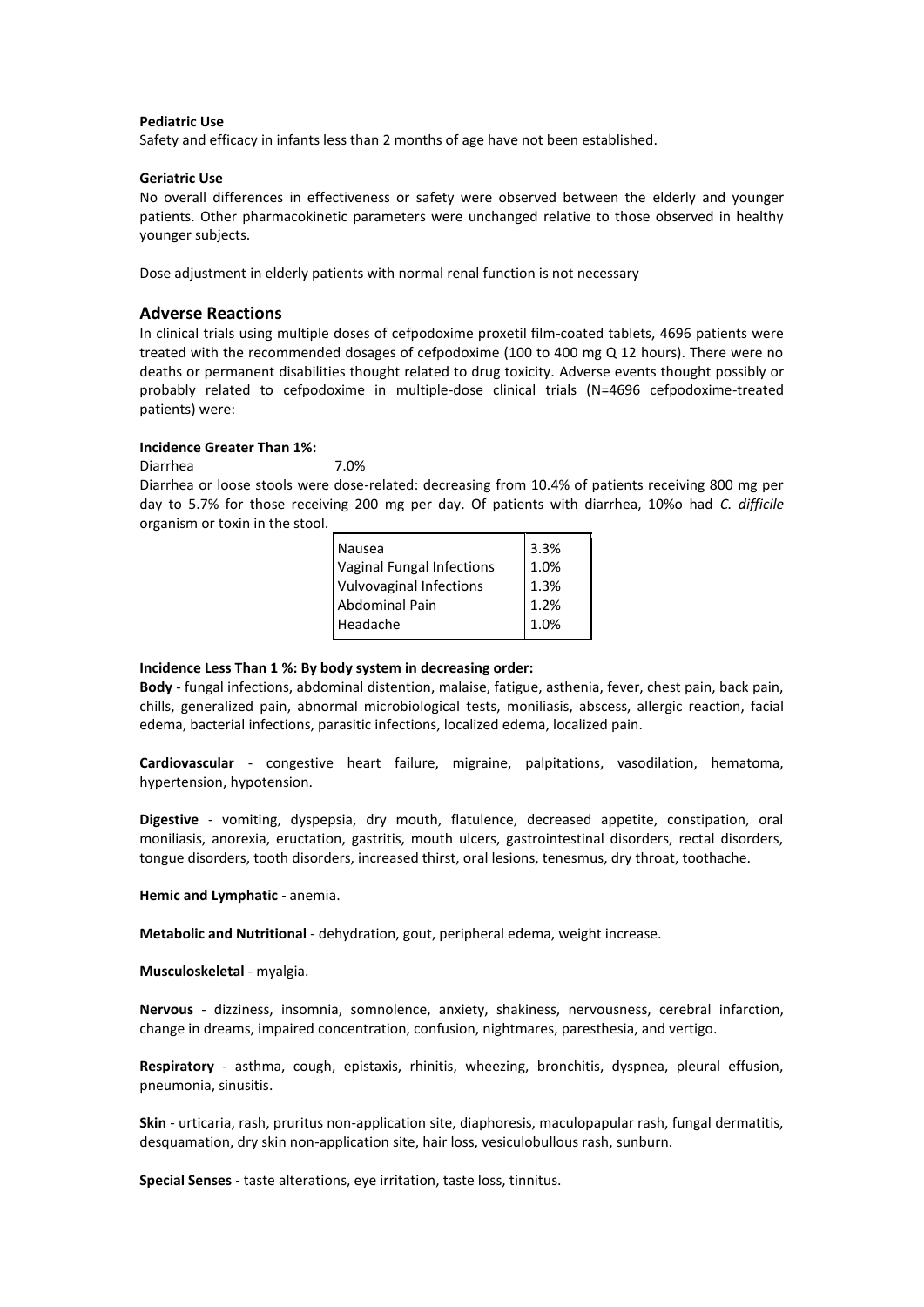**Urogenital** - hematuria, urinary tract infections, metrorrhagia, dysuria, urinary frequency, nocturia, penile infection, proteinuria, vaginal pain.

### **Laboratory Changes**

Significant laboratory changes that have been reported in adult and pediatric patients in clinical trials of cefpodoxime proxetil, without regard to drug relationship, were:

**Hepatic:** Transient increases in AST (SGOT), ALT (SGPT), GGT, alkaline phosphatase, bilirubin, and LDH.

**Hematologic:** Eosinophilia, leukocytosis, lymphocytosis, granulocytosis, basophilia, monocytosis, thrombocytosis, decreased hemoglobin, decreased hematocrit, leukopenia, neutropenia, lymphocytopenia, thrombocytopenia, thrombocythemia, positive Coombs' test, and prolonged PT, and PTT.

**Serum Chemistry:** Hyperglycemia, hypoglycemia, hypoalbuminemia, hypoproteinemia, hyperkalemia, and hyponatremia.

**Renal:** Increases in BUN and creatinine .

Most of these abnormalities were transient and not clinically significant.

# **Drug Interactions**

**Antacids:** Concomitant administration of high doses of antacids (sodium bicarbonate and aluminum hydroxide) or H<sup>2</sup> blockers reduces peak plasma levels by 24% to 42% and the extent of absorption by 27% to 32%, respectively. The rate of absorption is not altered by these concomitant medications. Oral anti-cholinergics (e.g., Propantheline) delay peak plasma levels (47% increase in Tmax), but do not affect the extent of absorption (AUC).

**Probenecid:** As with other beta-lactam antibiotics, renal excretion of cefpodoxime was inhibited by probenecid and resulted in an approximately 31% increase in AUC and 20% increase in peak cefpodoxime plasma levels.

**Nephrotoxic drugs:** Although nephrotoxicity has not been noted when cefpodoxime proxetil was given alone, close monitoring of renal function is advised when cefpodoxime proxetil is administered concomitantly with compounds of known nephrotoxic potential.

#### **Drug/Laboratory Test Interactions**

Cephalosporins, including cefpodoxime proxetil, are known to occasionally induce a positive direct Coombs' test.

# **Dosage and Administration**

CEFPO Tablet should be administered orally with food to enhance absorption.

The recommended dosages, durations of treatment, and applicable patient population are as described in the following chart:

| <b>Type of Infection</b>                                        | <b>Total Daily Dose</b> | <b>Dose Frequency</b> | <b>Duration</b> |
|-----------------------------------------------------------------|-------------------------|-----------------------|-----------------|
| Pharyngitis and/or tonsillitis                                  | $200 \text{ mg}$        | 100 mg Q 12 hours     | 5 to 10 days    |
| community-acquired<br>Acute<br>pneumonia                        | 400 mg                  | 200 mg Q 12 hours     | 14 days         |
| exacerbations<br>οf<br>bacterial<br>Acute<br>chronic bronchitis | 400 mg                  | 200 mg Q 12 hours     | 10 days         |

### **Adults and Adolescents (age 12 years and older)**